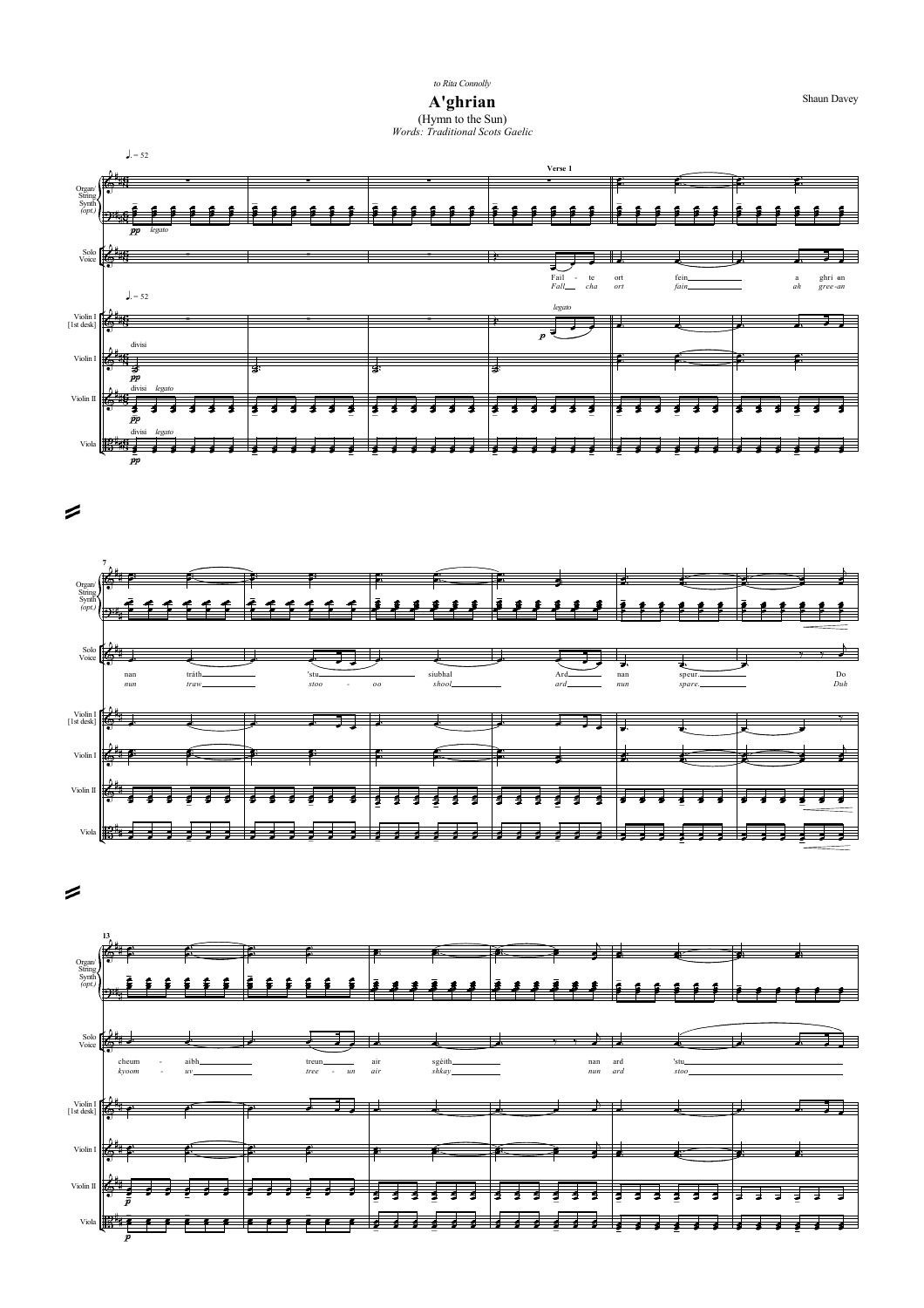



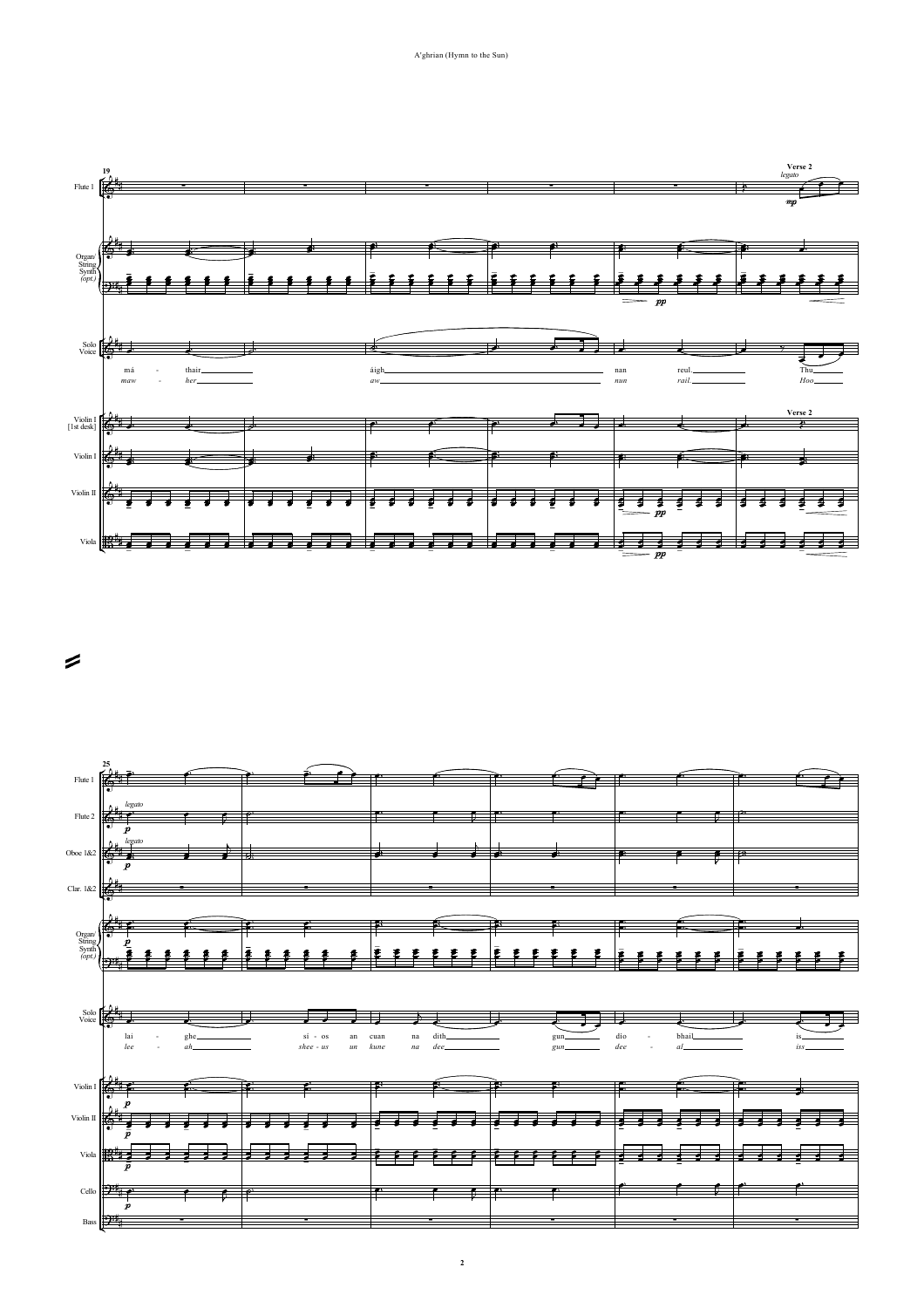

 $\boldsymbol{z}$ 



**3**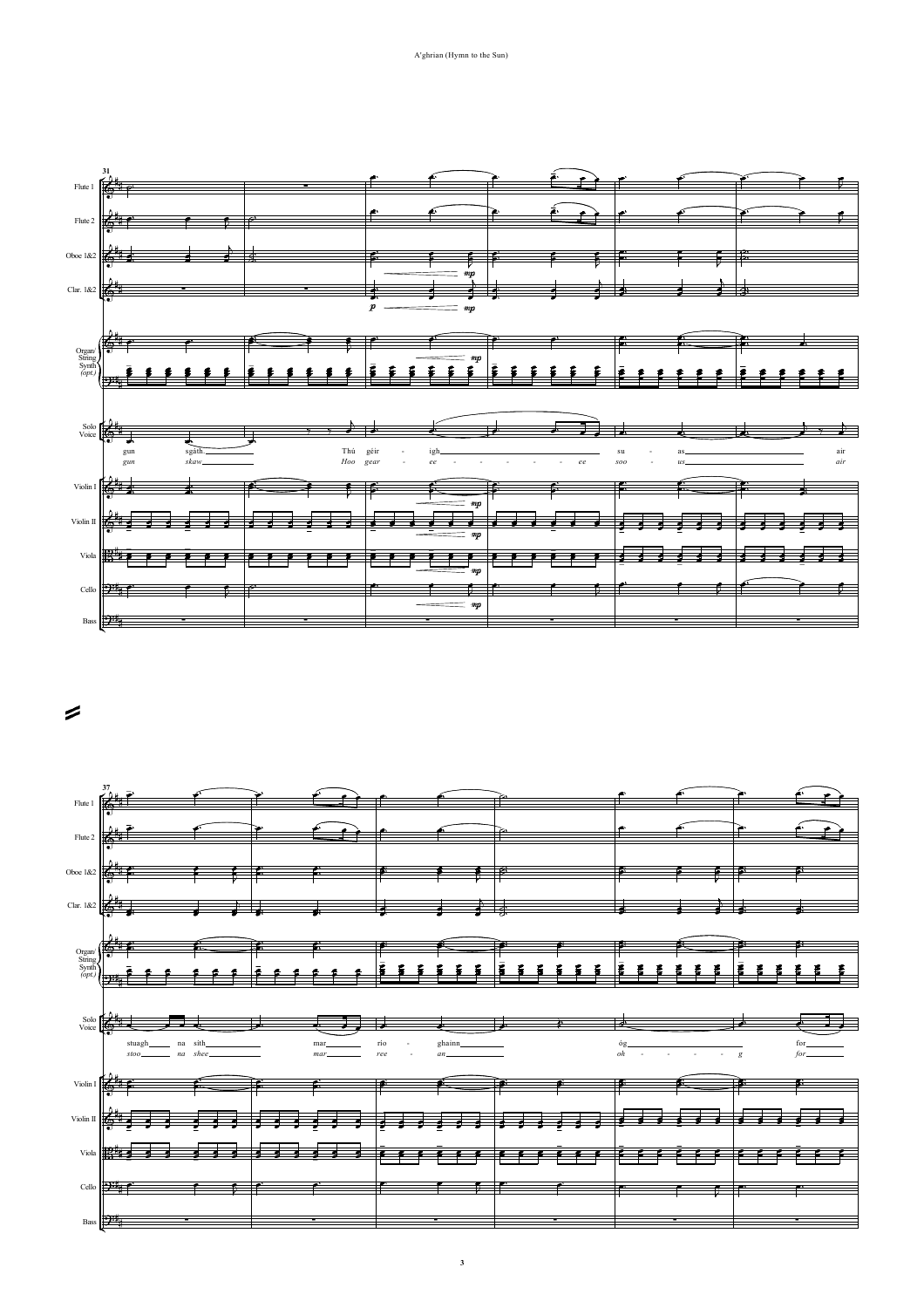

![](_page_3_Figure_2.jpeg)

![](_page_3_Figure_3.jpeg)

**4**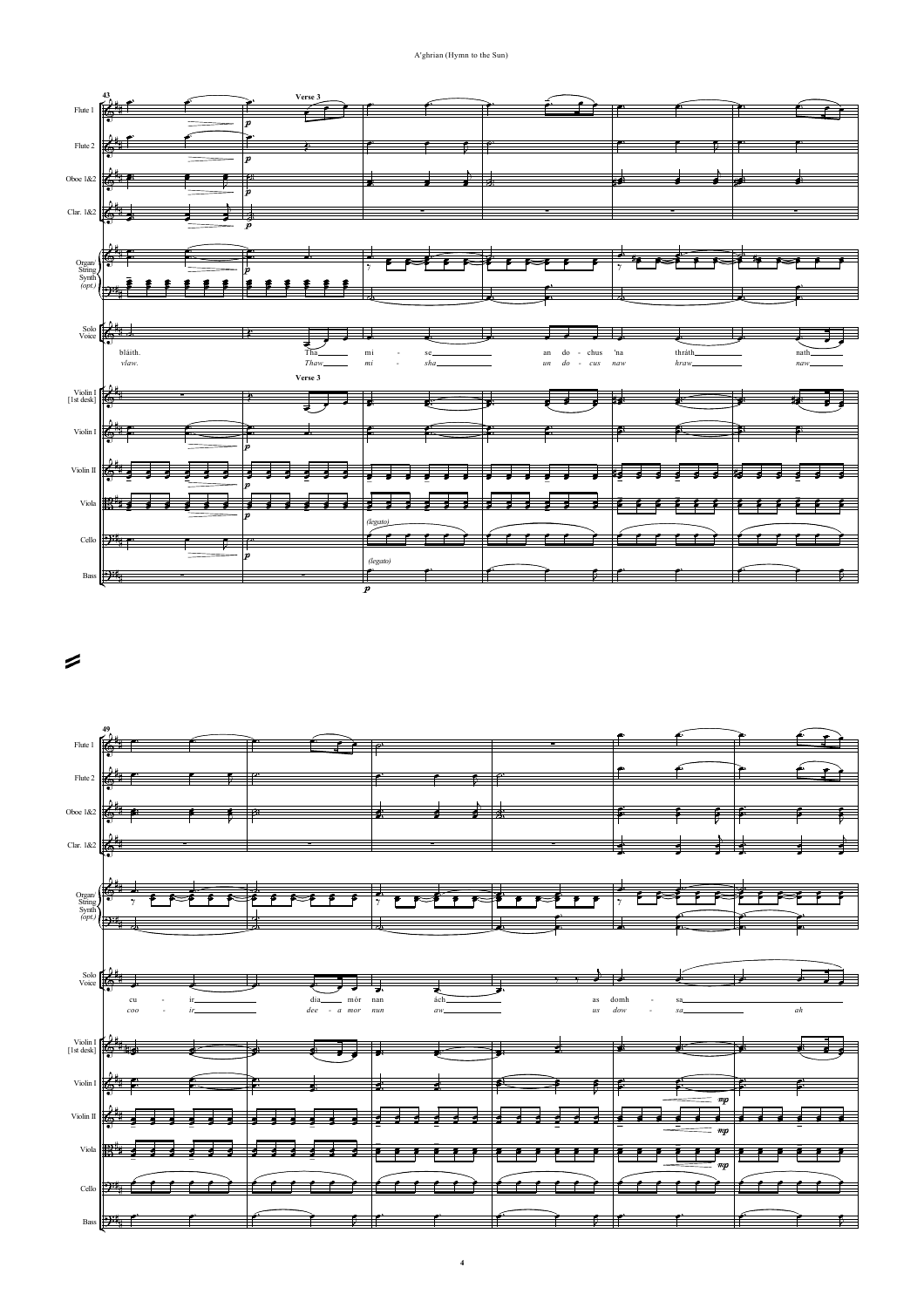![](_page_4_Figure_1.jpeg)

 $\boldsymbol{z}$ 

![](_page_4_Figure_3.jpeg)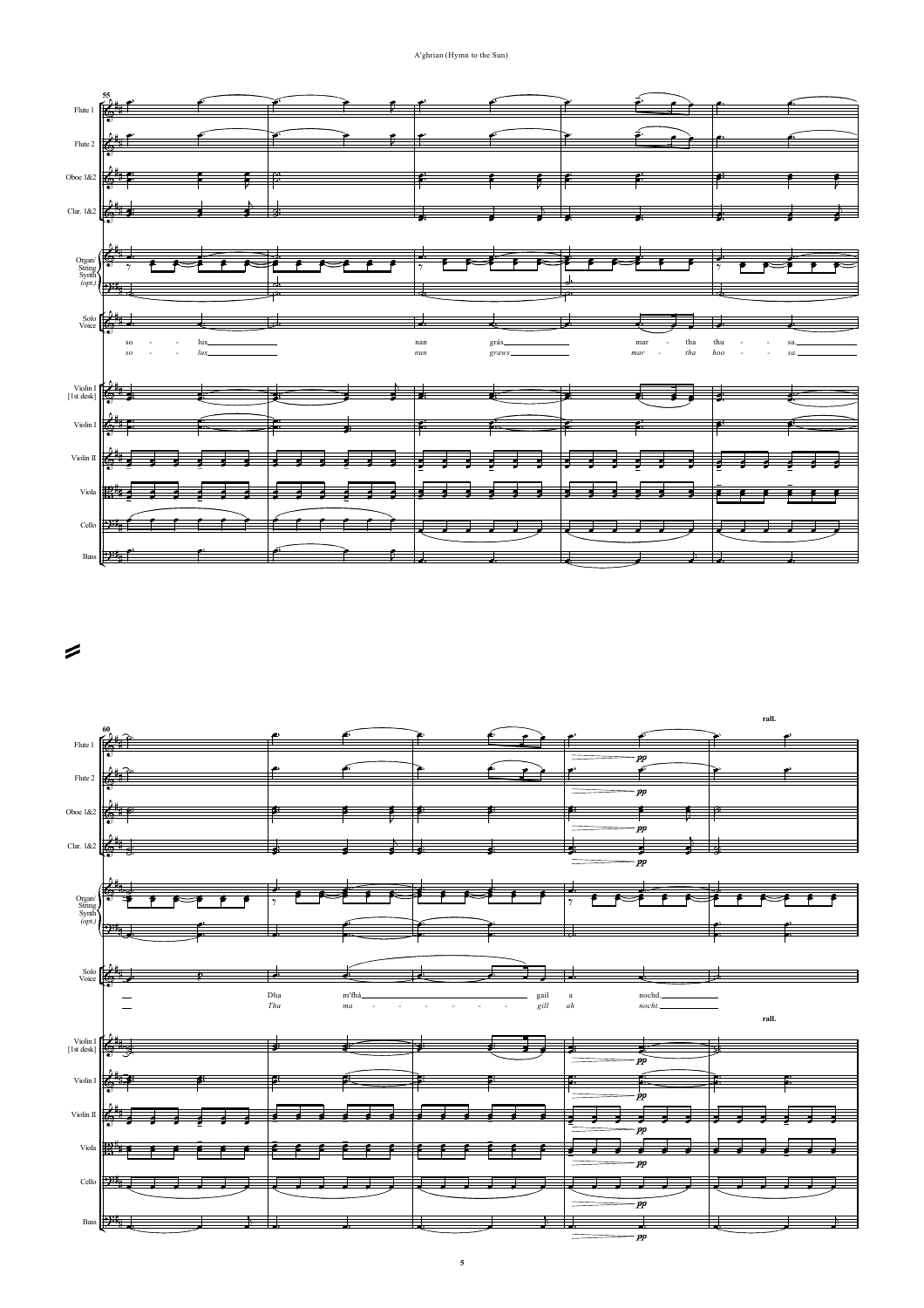![](_page_5_Figure_1.jpeg)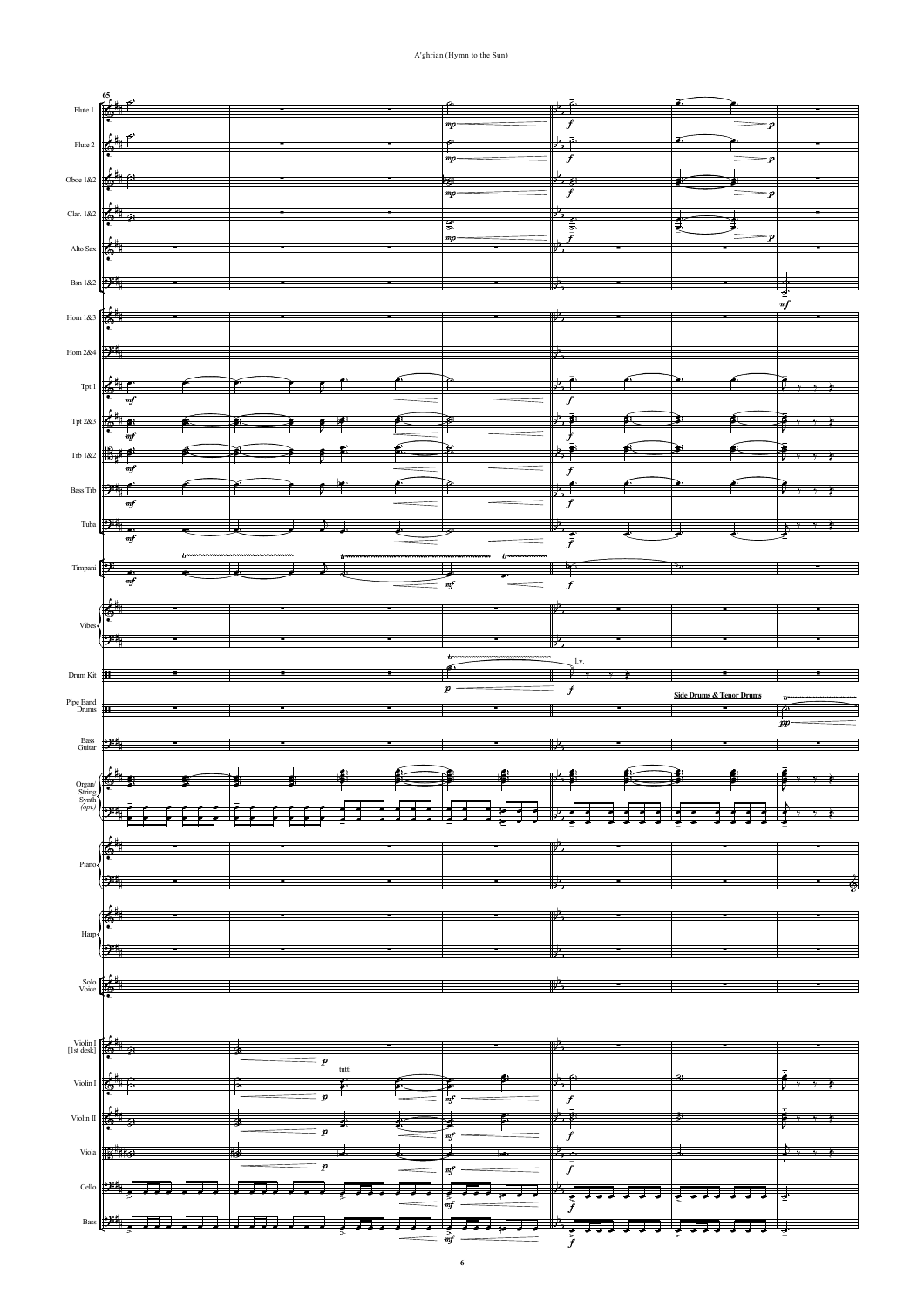| Flute 1                                                   |                                                                     |                                 |                                         |                  |               |   |             |             |             |             |                                                |     |
|-----------------------------------------------------------|---------------------------------------------------------------------|---------------------------------|-----------------------------------------|------------------|---------------|---|-------------|-------------|-------------|-------------|------------------------------------------------|-----|
|                                                           |                                                                     |                                 |                                         | $\it mp$         |               |   |             |             |             |             |                                                |     |
| Flute 2                                                   | Ćθ                                                                  |                                 |                                         |                  |               |   |             |             |             |             |                                                |     |
|                                                           |                                                                     |                                 |                                         | $_{\mathit{mp}}$ |               |   |             |             |             |             |                                                |     |
| Oboe $1&2$                                                | Ć.                                                                  |                                 |                                         | тp               |               |   |             |             |             |             |                                                |     |
| Clar. $1&82$                                              | 6                                                                   |                                 |                                         |                  |               |   |             |             |             |             |                                                |     |
|                                                           |                                                                     |                                 |                                         |                  |               |   |             |             |             |             |                                                |     |
| Alto Sax                                                  | ☞                                                                   |                                 |                                         |                  |               |   |             |             |             |             |                                                |     |
| Bsn 1&2                                                   | うち                                                                  |                                 |                                         |                  |               |   |             |             |             |             |                                                |     |
|                                                           |                                                                     |                                 |                                         |                  |               |   |             |             |             |             |                                                |     |
| Hom 1&3                                                   | 64                                                                  |                                 |                                         |                  |               |   |             |             |             |             |                                                |     |
|                                                           |                                                                     |                                 |                                         |                  |               |   |             |             |             |             |                                                |     |
| Hom 2&4                                                   | 吵                                                                   |                                 |                                         |                  |               |   |             |             |             |             |                                                |     |
| $\operatorname{Tpt} 1$                                    | 6                                                                   |                                 |                                         |                  |               |   |             |             |             |             |                                                |     |
|                                                           |                                                                     |                                 |                                         |                  |               |   |             |             |             |             |                                                |     |
| Tpt 2&3                                                   | ♠                                                                   |                                 |                                         |                  |               |   |             |             |             |             |                                                |     |
| Trb 1&2                                                   | $\mathbb{B}^+$                                                      |                                 |                                         |                  |               |   |             |             |             |             |                                                |     |
|                                                           |                                                                     |                                 |                                         |                  |               |   |             |             |             |             |                                                |     |
| <b>Bass Trb</b>                                           | $2\frac{1}{2}$                                                      |                                 |                                         |                  |               |   |             |             |             |             |                                                |     |
| Tuba                                                      | ジナ                                                                  |                                 |                                         |                  |               |   |             |             |             |             |                                                |     |
|                                                           |                                                                     |                                 |                                         |                  |               |   |             |             |             |             |                                                |     |
| Timpani                                                   | ヺ                                                                   |                                 |                                         |                  |               |   |             |             |             |             |                                                |     |
|                                                           |                                                                     |                                 |                                         |                  |               |   |             |             |             |             |                                                |     |
|                                                           | €                                                                   |                                 |                                         |                  |               |   |             |             |             |             |                                                |     |
| Vibes                                                     | $2\pm$                                                              |                                 |                                         |                  |               |   |             |             |             |             |                                                |     |
|                                                           |                                                                     | $\eta p$                        |                                         |                  |               |   |             |             |             |             |                                                |     |
| Drum Kit                                                  | 旺                                                                   | $\boldsymbol{p}$                |                                         |                  |               |   |             |             |             |             |                                                |     |
| Pipe Band<br>Drums                                        | Œ                                                                   |                                 |                                         |                  |               |   |             |             |             |             |                                                |     |
|                                                           |                                                                     |                                 | pp                                      |                  |               |   |             |             |             |             |                                                |     |
| $\begin{array}{c}\text{Bass} \\ \text{Guitar}\end{array}$ | うず                                                                  |                                 |                                         |                  |               |   |             |             |             |             |                                                |     |
|                                                           |                                                                     |                                 |                                         |                  |               |   |             |             |             |             |                                                |     |
|                                                           | [Full Sound]                                                        | $_{mp}$                         |                                         |                  |               | コ |             |             |             |             |                                                |     |
|                                                           |                                                                     |                                 |                                         |                  |               |   |             |             |             |             |                                                |     |
|                                                           |                                                                     |                                 |                                         |                  |               |   | Ê           |             |             |             |                                                |     |
| Organ/<br>String<br>Synth<br>(opt.)                       | Đ                                                                   |                                 |                                         |                  |               |   |             |             |             |             |                                                |     |
|                                                           | ☞                                                                   |                                 |                                         |                  |               |   |             |             |             |             |                                                |     |
| Piano                                                     |                                                                     | $_{\it mp}$                     |                                         |                  |               |   |             |             |             |             |                                                |     |
|                                                           |                                                                     |                                 | 컄                                       |                  | す             |   | ┺<br>s<br>₹ | ₹<br>t<br>÷ | ₹<br>₹<br>₹ | ≢<br>≢<br>₹ | ⅎ<br>$\frac{1}{2}$ $\frac{1}{2}$ $\frac{1}{2}$ | र र |
|                                                           | (今年                                                                 |                                 |                                         |                  |               |   |             | Ŧ           | ≁           |             |                                                |     |
| Harp                                                      | ≪∗                                                                  |                                 | mp                                      |                  |               |   |             |             |             |             |                                                |     |
|                                                           | ファ                                                                  |                                 |                                         |                  |               |   |             |             |             |             |                                                |     |
|                                                           | $\it mp$                                                            |                                 | sempre sim. al fine                     |                  |               |   |             |             |             |             |                                                |     |
| $\frac{\text{Solo}}{\text{Voice}}$                        | $\frac{1}{2}$<br>Soprano                                            | 1a<br>la                        | sempre sim. al fine<br>la               |                  |               |   |             |             |             |             | ∸                                              |     |
|                                                           |                                                                     | $\frac{1}{mp}$ La               |                                         |                  |               |   |             |             |             |             |                                                |     |
|                                                           | $\frac{s}{\sqrt{\frac{1}{s}}}\frac{s}{\sqrt{\frac{1}{s}}}}$<br>Alto | $\frac{mp}{ }$ La<br>la<br>la   | sempre sim. al fine<br>la               |                  |               | ◢ |             |             |             |             |                                                |     |
| ${\rm Choir}$                                             | $\frac{2}{\sqrt{2}}$<br><b>Tenor</b>                                | la                              | sempre sim. al fine<br>$_{\rm la}$      |                  |               |   |             |             |             |             |                                                |     |
|                                                           |                                                                     | $mp$ La la                      |                                         |                  |               |   |             |             |             |             |                                                |     |
|                                                           | $\frac{1}{\sqrt{\frac{1}{\sqrt{1+\frac{1}{2}}}}}}$<br><b>Bass</b>   | $mp$ La<br>la<br>la<br>×        | sempre sim. al fine<br>$_{\rm la}$<br>r |                  |               |   |             |             |             |             |                                                |     |
|                                                           | ジナキ                                                                 | $\rm La$ $\rm Ia$ $\rm Ia$      | $1\mathrm{a}$                           |                  |               |   |             |             |             |             |                                                |     |
|                                                           | [Concert]                                                           |                                 |                                         |                  |               |   |             |             |             |             |                                                |     |
| $\label{eq:3} \textbf{Bag pipes}$                         | $\mathbb{S}^{p}$                                                    |                                 |                                         |                  |               |   |             |             |             | ╺           |                                                |     |
|                                                           |                                                                     | legato                          |                                         |                  |               |   |             |             |             |             |                                                |     |
| Violin I                                                  | $\mathbb{P}^{\mathbb{R}}$                                           | $mp =$                          |                                         |                  |               | ≢ | $\pm$       |             | J           | ÷           | $\pm$                                          |     |
| Violin II                                                 |                                                                     | legato                          | divisi                                  |                  | ⅎ<br>۰<br>- 1 | 4 |             |             |             |             |                                                |     |
|                                                           | ৡঌৼ                                                                 | $\frac{mp}{2}$                  | ŧ<br>divisi                             |                  |               |   | 匀           | ₹           | ,           | ₹<br>採      |                                                | ≢   |
| Viola                                                     | 勝吟む                                                                 | legato<br>₹                     |                                         |                  |               |   | ►           |             |             |             |                                                | ≠   |
|                                                           |                                                                     | $\overline{mp}_{\text{legato}}$ |                                         |                  |               |   |             |             |             |             |                                                |     |
| Cello                                                     | $\mathbb{Z}_{\mathbb{Z}}$                                           | $\it mp$                        |                                         |                  |               |   |             |             |             |             |                                                |     |
| $\rm{Bass}$                                               | $\left[\begin{smallmatrix} 2 & 1 \ 1 & 1 \end{smallmatrix}\right]$  | ÷                               | legato<br>┲<br>$\frac{1}{mp}$           | z                | ≖             |   |             |             | ÷           |             |                                                | ਵੈ⊟ |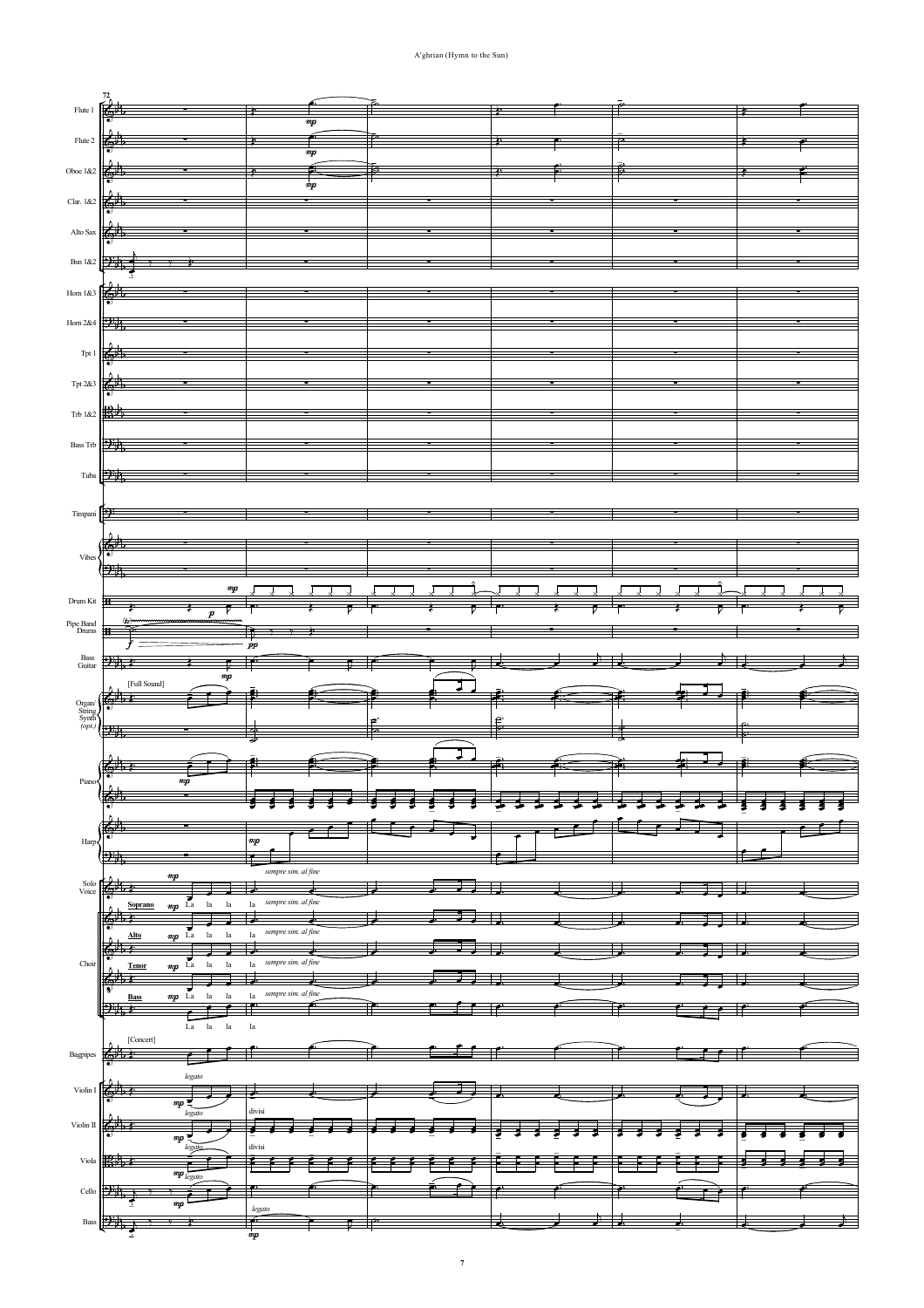![](_page_7_Figure_1.jpeg)

**8**